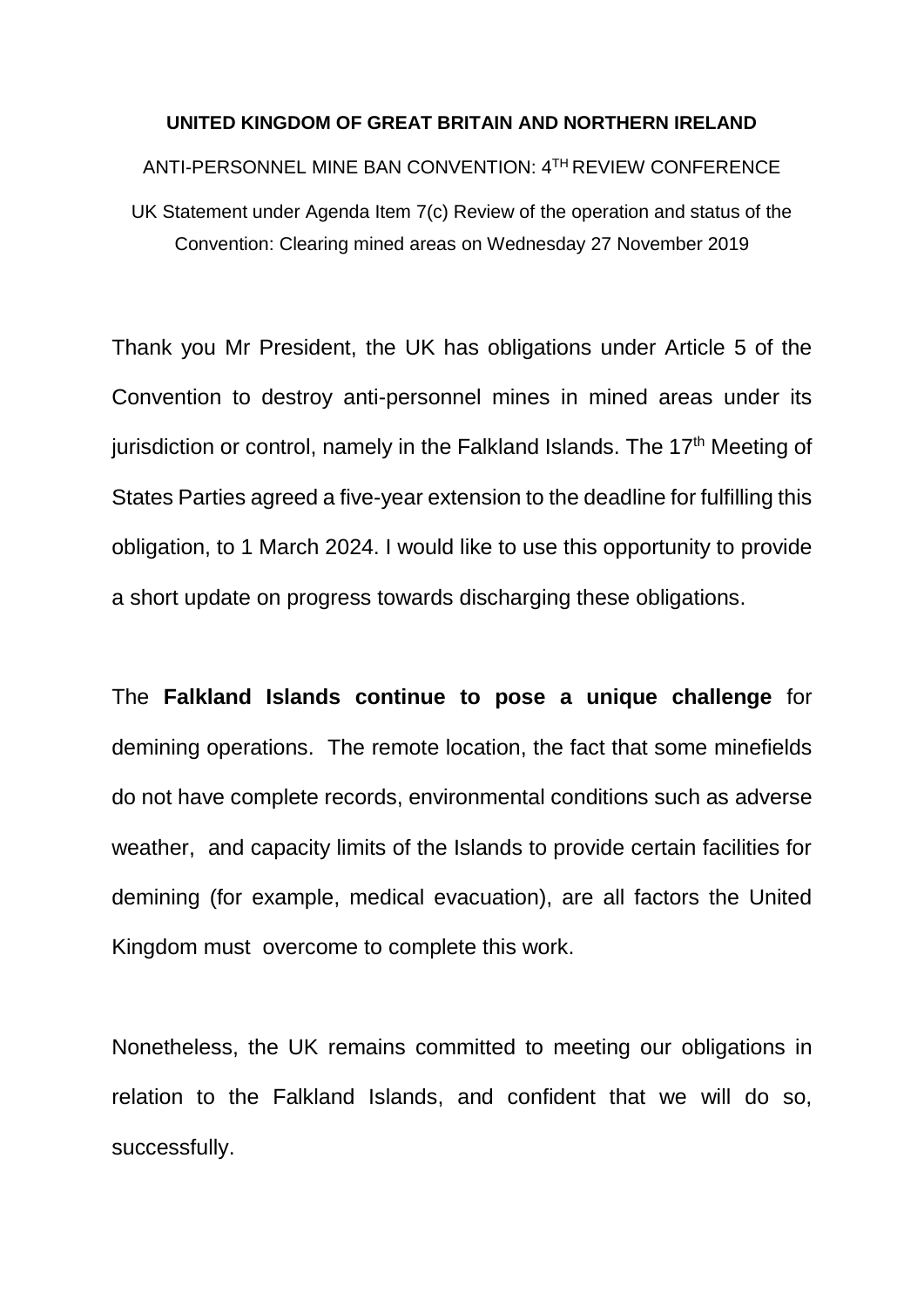We are now in the fifth and final phase of clearance, including tackling the most technically-challenging and environmentally-sensitive minefields. This Phase is progressing well and we are scheduled to clear the last 10 mined areas within this phase of the programme. This is estimated to release 1 million square metres of land. We are on track to complete within the extended deadline of 1 March 2024

Four of the remaining mined areas are in remote locations and six are quite close to Stanley, the capital.

Overall, there is negligible risk to civilians and as such, the UK considers the Falkland Islands to be 'mine-impact free'. All remaining mined areas are fenced and clearly signed. There is a very clear ordinance in place that makes it illegal to tamper with the fences, or signs, or to cross into the mined areas. We continue to ensure that the population, and particularly children, receive the appropriate mine risk education.

The UK supports gender and diversity objectives across all aspects of mine action, and endeavours to implement this within our own domestic demining programme. The UK Government and its contractors adhere to an equal opportunities approach to recruitment for the Demining